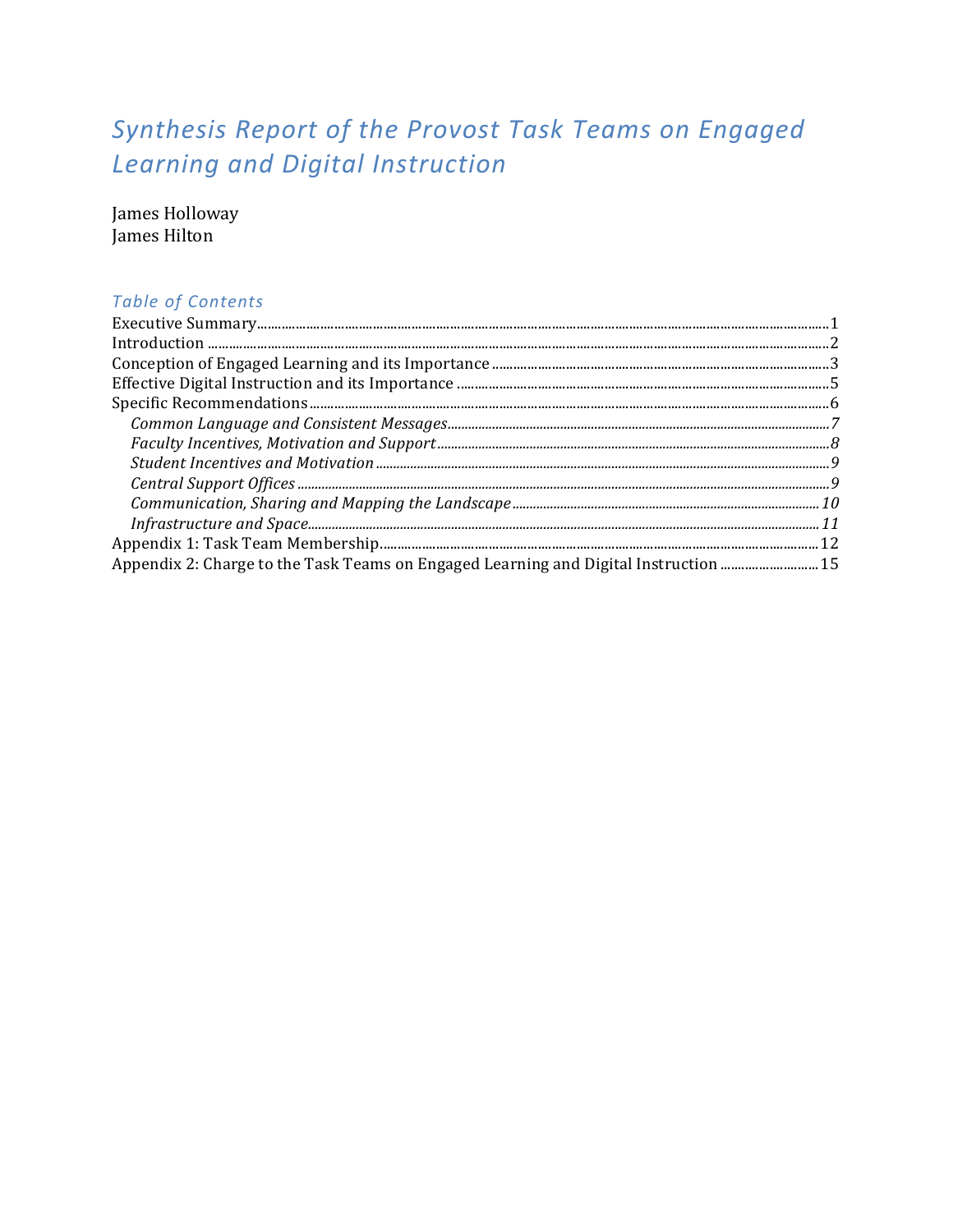#### **Executive Summary**

The Provost Task Teams on Engaged Learning and Digital Instruction, comprised of 78 members of the U-M community organized into 8 teams, discussed a number of challenges and possible solutions needed to create greater buy-in and institutionalization of both engaged learning and digital instruction. Some of the solutions are aligned with work already ongoing, but some issues are deeply cultural and will require sustained effort over a number of years to effect. In broad strokes these recommendations comprise:

- **Common Language and Consistent Messages:** Create common language for both internal (students, faculty and staff) and external (parents, legislature, broader society) audiences to describe engaged education and its goals. Use this common language to share consistent messages with all members of our community about engaged learning and digital instruction.
- Faculty Incentives, Motivation and Support: Address the need to motivate and support faculty to take on new approaches in digital instruction and engaged learning. This should include both intrinsic and extrinsic incentives, and the provision of professional development and support in best practices, and support in simplifying adoption and execution of these new pedagogical modes.
- Student Incentives and Motivation: Address the need to motivate students to embrace these new pedagogical modes with an explicit understanding of the learning goals and how different elements of the entire U-M educational environment can help them develop intellectually, professionally, and personally. This must include an effort to move students beyond thinking of the GPA as the goal of an education. Equally, students must be explicitly shown the learning and developmental goals of their co-curricular work, and be expected to engage in the co-curricular with intentionality around their own intellectual, professional and personal development.
- **Central Support Offices:** Strategically create centralized offices and resources to help faculty and staff take on the work of digital instruction and engaged learning, providing an efficient means to support best approaches without duplicating processes and practices. This is especially important for the smaller academic units that cannot always stand up duplicative efforts, and is also very important for crossunit and interdisciplinary efforts that seek, or should seek, to engage faculty and students across units.
- Communication, Sharing and Mapping the Landscape: Create systems to map the landscape of institutional complexity in both engaged learning and digital instruction, and to share information and ideas so that students and faculty can find programs and efforts to which they could usefully connect but that today remain easily hidden within the vast opportunity sea of the U-M.
- **Infrastructure and Space**: Develop physical space and reliable infrastructure with digital instruction and engaged learning explicitly in mind.

A set of proposed learning goals for engaged education was discussed and is also presented in this report. These goals include Creativity and innovation, Intercultural and ethical intelligence, Communication, collaboration and teamwork, and an Entrepreneurial Mindset.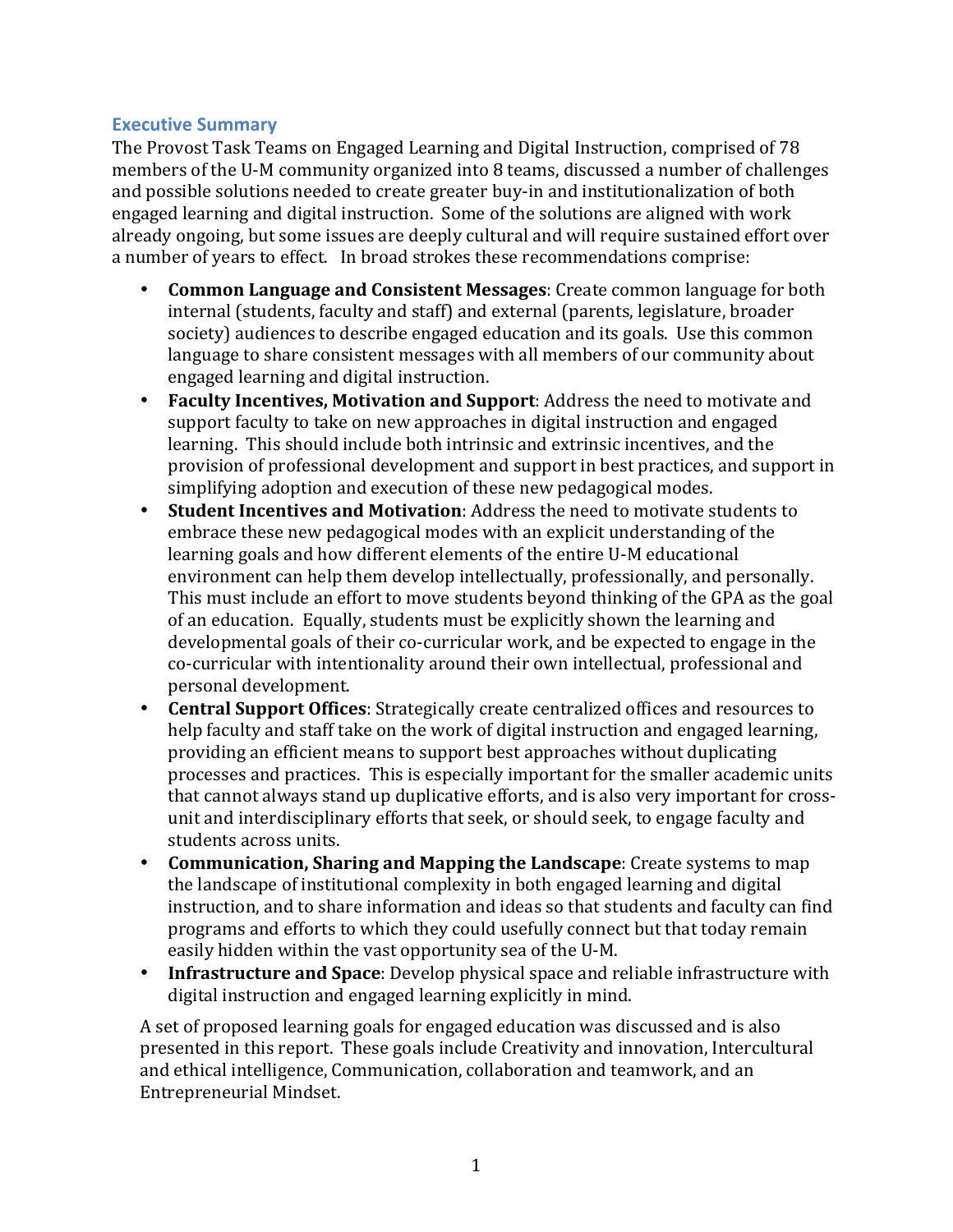### **Introduction**

In the fall of 2013 Provost Martha Pollack convened a series of four town halls on Engaged Learning and Digital Instruction. These town halls brought together groups of faculty, staff and students to discuss the future of education at the University of Michigan, and especially the roles of engaged education and of digital instruction in that future. In our roles as Vice Provost for Global and Engaged Education (James Holloway) and Vice Provost for Digital Education and Innovation (James Hilton), we organized these town halls. Several hundred members of our community participated in these gatherings.

A strategic decision behind these town halls and the subsequent task teams was to join conversations about both digital instruction and engaged learning into the same discussion. This decision reflects our belief that these are and must be complementary strategies and our goal was to foster creative thinking about these possible synergies:

- Engaged learning may be supported in part through technological mediation
- The additional cost of highly interactive and highly interpersonal engaged learning might be offset in part by more careful use of digital instruction
- Some basic knowledge acquisition that currently occurs through high-touch interactions might be better accomplished through on-line learning
- Technology might play a role in freeing time and shifting faculty focus on the high intellectual value of one-on-one engagement with students and authentic problems brought from the real world.

Following the open town hall meetings, the provost charged a set of eight task teams, comprised of 78 members of the U-M community, to continue these discussions. The charge to these groups is attached in Appendix 2 of this report. We, along with members of our staff, gathered these task teams together four times during the winter of 2014 to listen to their thinking, with the goal of creating this synthesis report. At the final joint meeting the task teams responded to a set of common prompts regarding their conception of engaged learning and how it can best be institutionalized and supported at the U-M. Similarly, they responded to a set of prompts asking about the most effective uses of digital instruction and how best to institutionalize and support this work. In parallel to these questions, the task teams considered the cost context of higher education and how we can best bring maximum value to students for a given unit of cost.

This report represents the synthesis of these discussions and reports. While it is directly authored by the vice provosts, we acknowledge that we are bringing together the ideas presented to us by all of the task team members. In doing so, we are of course editing what we have heard and seeking common themes, and we may have omitted or modified some of the ideas presented to us. Our goals for this effort have always been two-fold:

- 1. To create broad conversations on these topics among our colleagues, recognizing that in the end it is the creative breadth of the U-M community that will continue to transform the U-M into a place where engaged education and digital instruction are used to maximum effect.
- 2. To identify areas of action for the U-M's central leadership, transforming U-M into a place where engaged education and digital instruction are clearly articulated and well-understood norms.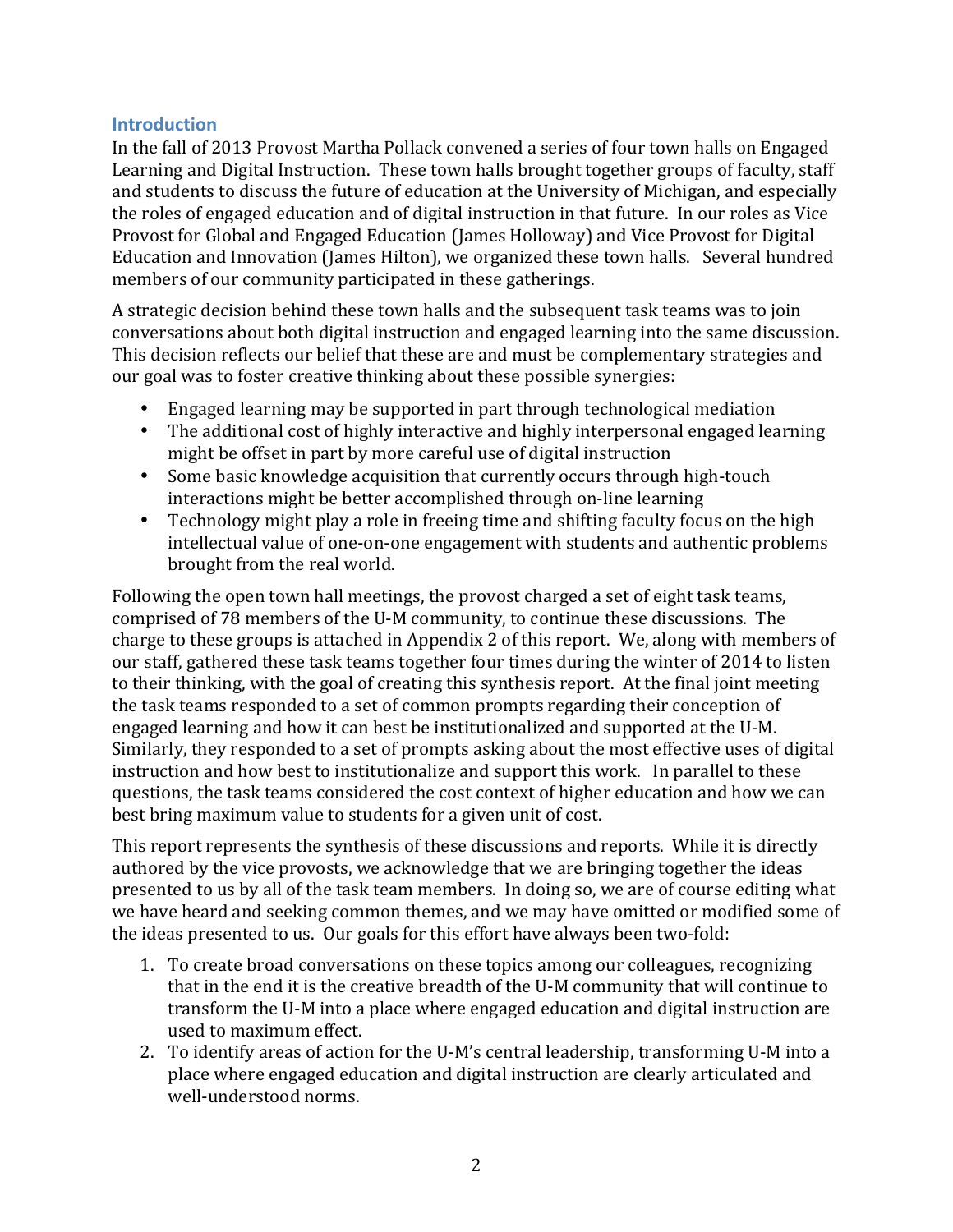In charging the task teams we did not precisely define either of the terms "engaged" learning" or "digital instruction." This was a purposeful choice, enabling some consensus views of these terms to arise from the task team members themselves. We being our summary by sharing some thoughts from the task teams about these forms of pedagogy. We then address the issues of supporting and institutionalizing these approaches to education.

## **Conception of Engaged Learning and its Importance**

We observed two distinct approaches to defining engaged education. The first approach defined engaged education according to specific learning outcomes that are important for the future success of our graduates, but that are best developed through engaged pedagogies that go beyond traditional theoretical study. The second approach defined engaged education as set of pedagogical characteristics that distinguish student learning experiences. Our task team members generally gravitated towards the pedagogical definition, both by describing characteristics of the learning experience, and by naming examples of engaged education (the "I know it when I see it..." approach). They also considered and provided insight on the outcomes based definition. We review both here.

Higher education had been broadly conceived in the  $20<sup>th</sup>$  century to provide students with the ability to write, to think critically, and to reason quantitatively, with these skills contextualized within a body of disciplinary knowledge. However, for students graduating into the 21<sup>st</sup> century a number of the U-M's internal and external stakeholders have defined equally important characteristics or educational outcomes such as:

- 1. *Creativity and innovation* students must develop an understanding of creative processes and understand their own capacity to create new works and ideas. They must understand that creativity is not a rare gift to the few, but a fundamental human trait that can be developed.
- 2. *Intercultural and ethical intelligence* our learners must understand the role of values and culture in driving decisions, they must develop flexibility in working with others having different values, and develop their ability to hold and reason across the perspectives of multiple stakeholders.
- 3. *Communication, collaboration and teamwork* students must have the ability to communicate with many audiences and to utilize varied formats and styles that will most effectively convey their messages. They must appreciate and leverage diverse contributions to a task, and know how to cooperate with others towards common purposes.
- 4. *Entrepreneurial mindset* students must know how to observe the opportunities and capacities of human communities, understand where new or existing ideas or systems could bring value within those communities, and be able to act effectively in order to drive sustained and positive change to provide that value.

A key characteristic of these competencies is that they must be practiced to truly develop. *Engaged learning can then be conceived as a set of educational practices that provide students with these opportunities for practice* by addressing unexpected, unscripted challenges in imperfect, real-world settings where stakeholders beyond the students themselves are invested in the outcome.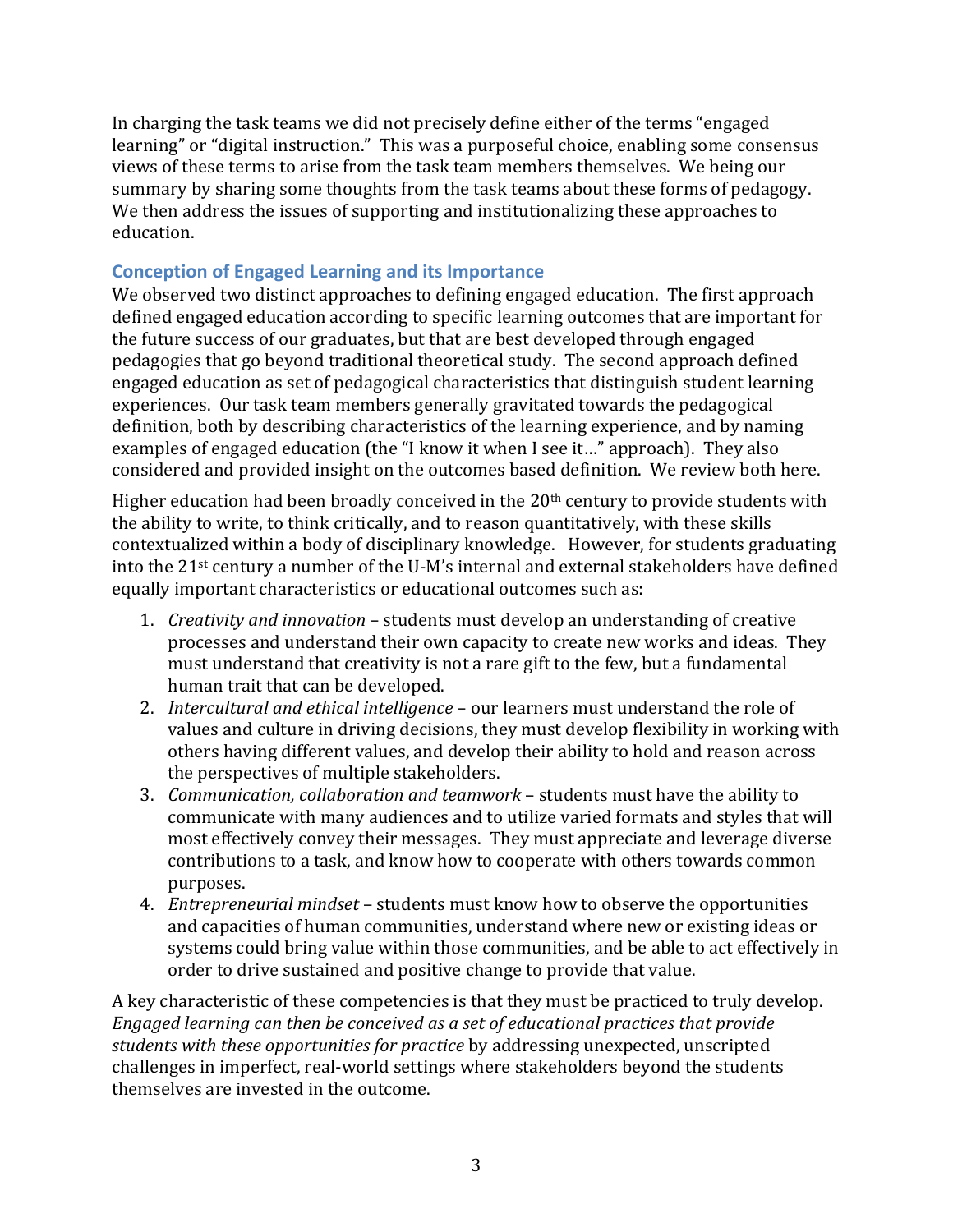Effectively, students need to understand the context of an increasingly diverse global society and their roles within it. However, while these learning goals are laudable, we recognize that they are difficult to assess (especially quantitatively), and that the capabilities they create within students must sometimes gestate for considerable periods of time until other life experiences allow the benefit to accrue. Given these factors, it is also useful to define engaged learning in terms of pedagogical characteristics that are known (or believed) to help students develop these capabilities.

There are many examples of such experiences at the U-M, along a spectrum of engagement ranging from direct hands-on use of our museum collections in the teaching of the ancient world, to undergraduate research, to education abroad experiences, to community-based service learning programs. This leads to a definition of engaged learning based on a set of *pedagogical characteristics both within and outside the classroom:* 

- Engaged learning makes teaching a shared, social experience through exchanges within learning communities involving students, faculty, staff, and external constituents - all in the roles of both teacher and learner.
- Engaged learning is understood as cumulative, iterative, integrative and often retrospective.
- Engaged learning connects critical thinking to real world interactions. Student learning tasks are closely and clearly related to the problems and challenges of the global society in which the students currently live and will experience in the future. Engaged learning tasks are challenging, complex and require students to stretch their research, social, and thinking skills to address them.
- Teachers play the role of facilitator, fostering student learning by assigning authentic tasks, challenging assumptions, providing critical feedback and encouraging independent inquiry. Students act as motivated explorers and are expected to discover new knowledge, concepts, connections. They take risks to move toward deeper understanding and resolution of challenges and they are expected to observe and refine their own understanding and actions based on the feedback they receive.
- Students are engaged in constructing their own knowledge and assume responsibility for their own learning. They are active participants in the creation of the learning experiences and in their own assessment.
- Students have agency and choice in their learning experiences and select them based on a long-term conception of their own goals for intellectual, professional and personal growth. This selection includes intentionality in both their curricular and co-curricular elections, based on a framework of learning and developmental goals (such as the learning outcomes articulated above).
- Groups and teams are used as appropriate, including participants with a range of disciplines and skill sets, as well as external stakeholders who are invested in the output of the group.

This kind of engaged learning is important to allow students to dive deeper and to create more permanent learning of effective habits of thought and action, as opposed to passively hearing content to be repeated later.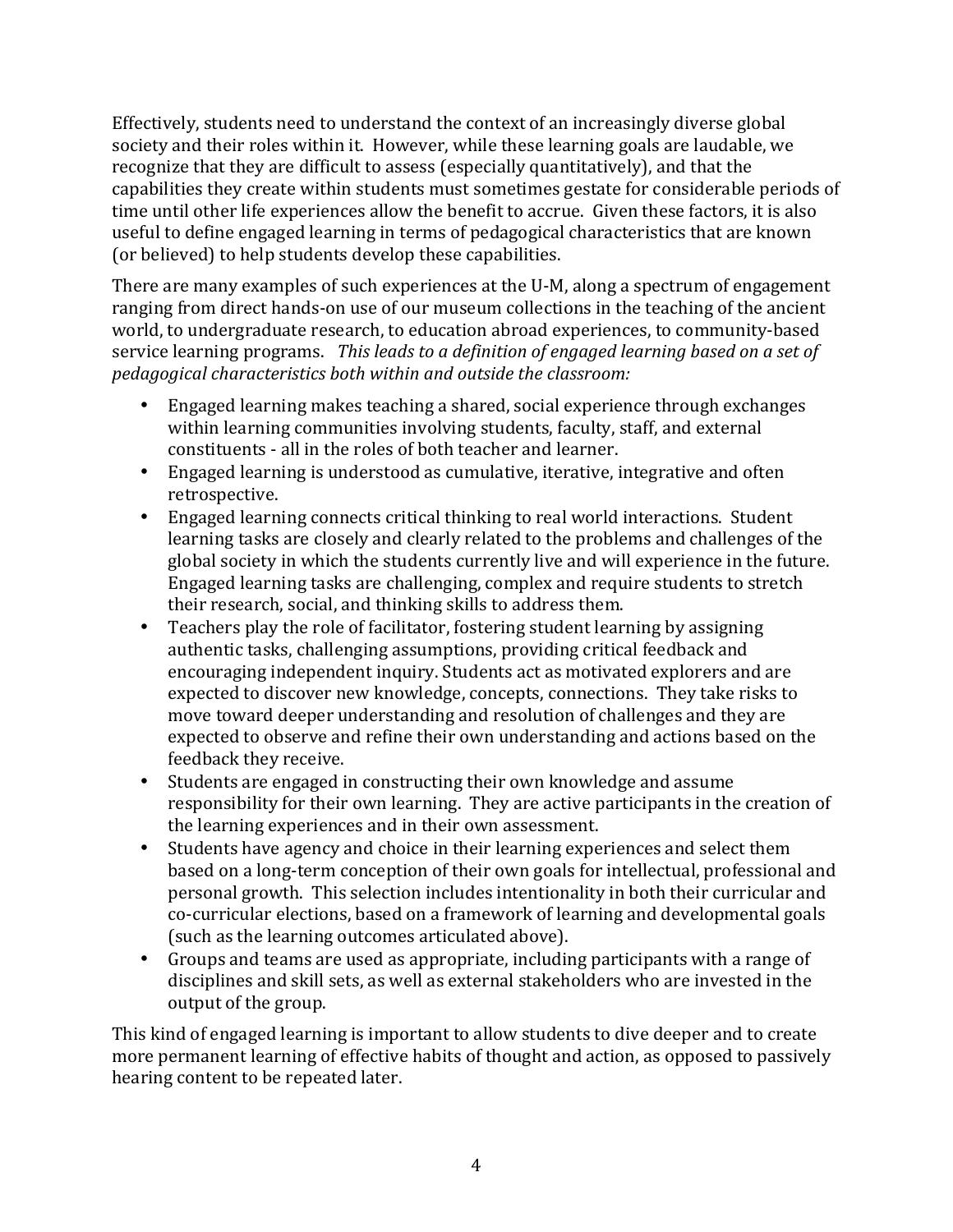To the extent that engaged learning is about connecting with the world beyond campus, it aligns strongly to our students' reasonable interest in their own future success. We should embrace our students' desire to have a fulfilling future that supports both personal success and positive social impact.

#### **Effective Digital Instruction and its Importance**

Digital instruction broadly refers to the use of information technology tools within the educative enterprise.

Particularly important within the U-M context is the broad area of academic analytics, by which we mean the collection of any kind of data for the purpose of providing either individual or summative feedback on student performance. This includes the use of tools like eCoach to provide individual students with feedback on their current performance and to offer automated suggestions for improvement, and the use of similar systems by academic advisors in order to more efficiently allocate their time to the assistance of students most in need of direction. For individual students, a well-designed and carefully deployed tool could also provide them with personal coaching in individual classes, for study habits more broadly, and for time management skills.

While there is clearly great potential to build out such systems, we must be careful to recognize that we are not able to automatically or quantitatively measure all that we consider important. We must not fall into the trap of believing that only what we can measure is important. We must also recognize that much of our educational impact comes not at the time a student takes a course or completes a co-curricular project, but in the future after they have opportunity to reflect, even if implicitly, on the educational experience within the context of future challenges. Failure to observe an impact today is not evidence of no impact; the impact is often in the future after the student (or alum) is able to develop more perspective and experience. Going forward, we should endeavor to include measures of latent impact in our approach to analytics and assessment.

There is clear opportunity to use more automated instructional systems to displace some activity from faculty face-to-face time to an alternate time when the student is not with faculty (flipping classrooms). Because faculty members represent an expensive resource whose time should be used in the highest value way for students, this can be both more effective and more efficient. However, this approach must also recognize that student time is finite, and that student-faculty interaction is both a demonstrated key to student success and an important, high-impact selling point for a residential institution like Michigan. Freeing up faculty time for focused, in-person interactions with students is clearly a desirable goal for digital instruction.

Digital instructional tools can also improve the quality of assessment by facilitating frequent, authentic assessments. To the extent that some (likely not all) assessments can be automated, this represents a chance for both increased effectiveness and improved efficiency. In principle, such assessments could also be personalized based on the learner and her performance, diagnosing certain kinds of conceptual difficulties or skill deficits for the student, and providing individualized learning opportunities to address these difficulties or deficits.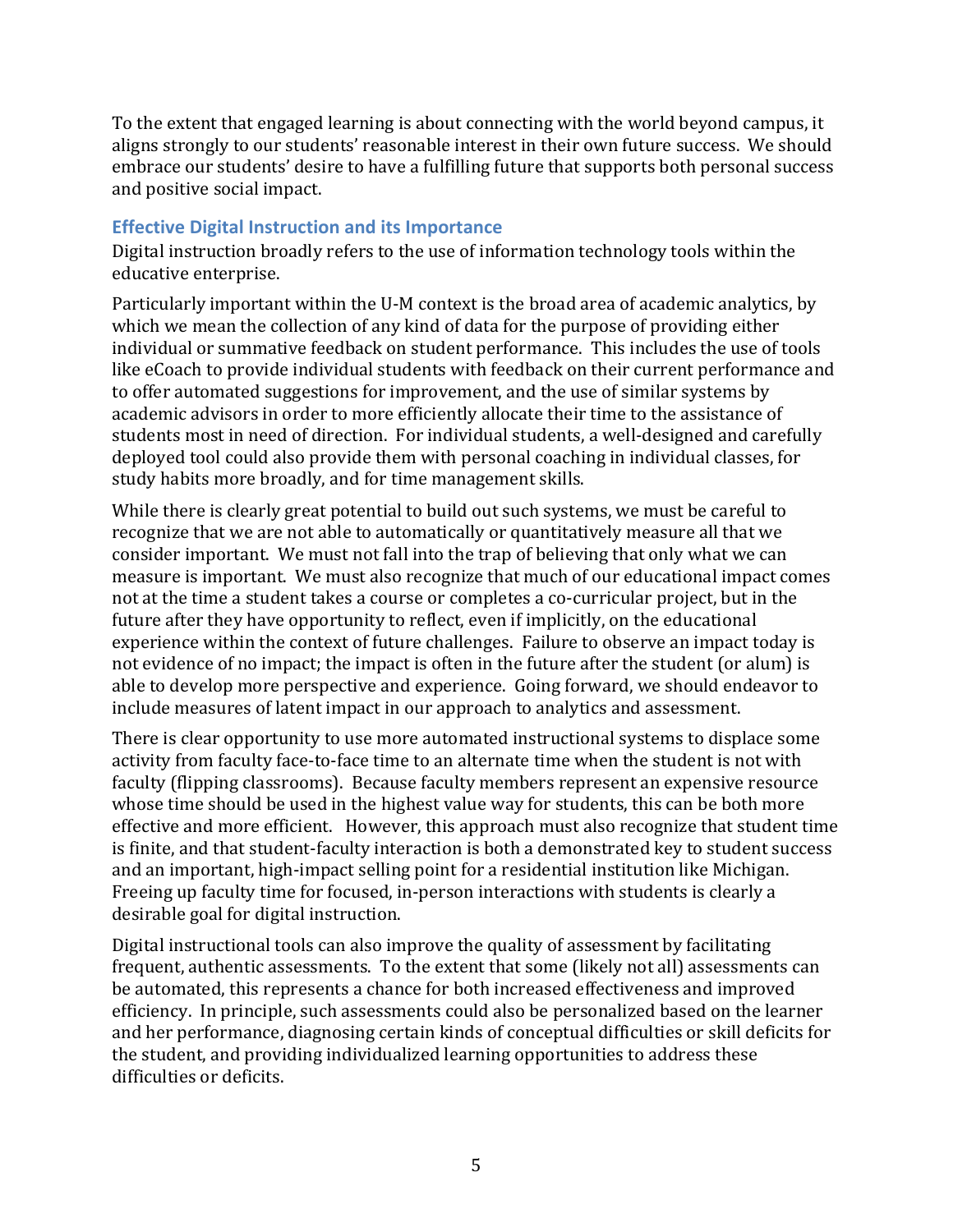Looking forward, there is a strong connection between potential digital instructional technologies and the enrichment and assessment of engaged learning. Engaged learning is both enhanced and assessed through reflective work on the part of students. ePortfolio systems being piloted at the U-M and elsewhere could help make such work scalable and sustainable. In addition, digital badging processes could provide a way to certify student accomplishment along the engaged learning objectives outlined in the previous section. Digitally documenting and connecting the evidence of student learning with practical accomplishments could revolutionize the way in which universities certify learning and student development to external stakeholders.

We note that digital technology can facilitate opportunities for engagement that would not otherwise exist. By providing for interactions of people who are otherwise widely dispersed we can create teams and stakeholder interactions that would otherwise need to be simulated or be impossible. The Global Teaching with Videoconferencing project is an example of this work, in which courses at the U-M are linked to courses being taught at institutions in other countries.

More generally, digital technology has transformed the way scholarship and discovery occur. In some fields, lone scholars have given way to global teams collaborating through technology. Static publications are giving way to dynamic conversations that link text, data, visualization and commentary, all mediated by communication and information technologies. That the classroom has remained fairly impervious to these kinds of changes so far is curious, but unlikely to hold. Michigan has the opportunity to lead in the reimagining of what a residential learning experience should be in a community that is fueled by a shared passion for discovery and engagement and that operates in a digital environment that makes collaboration, information access, and instruction extend well beyond the classroom.

#### **Specific Recommendations**

The task teams discussed a number of challenges and possible solutions needed to create greater buy-in and institutionalization of both engaged learning and digital instruction. Some of the solutions are aligned with work already ongoing, but some issues are deeply cultural and will require sustained effort over a number of years to effect. In broad strokes these recommendations comprise:

- **Common Language and Consistent Messages:** Create common language for both internal (students, faculty and staff) and external (parents, legislature, broader society) audiences to describe engaged education and its goals. Use this common language to share consistent messages with all members of our community about engaged learning and digital instruction.
- Faculty Incentives, Motivation and Support: Address the need to motivate and support faculty to take on new approaches in digital instruction and engaged learning. This should include both intrinsic and extrinsic incentives, and the provision of professional development and support in best practices, and support in simplifying adoption and execution of these new pedagogical modes.
- Student Incentives and Motivation: Address the need to motivate students to embrace these new pedagogical modes with an explicit understanding of the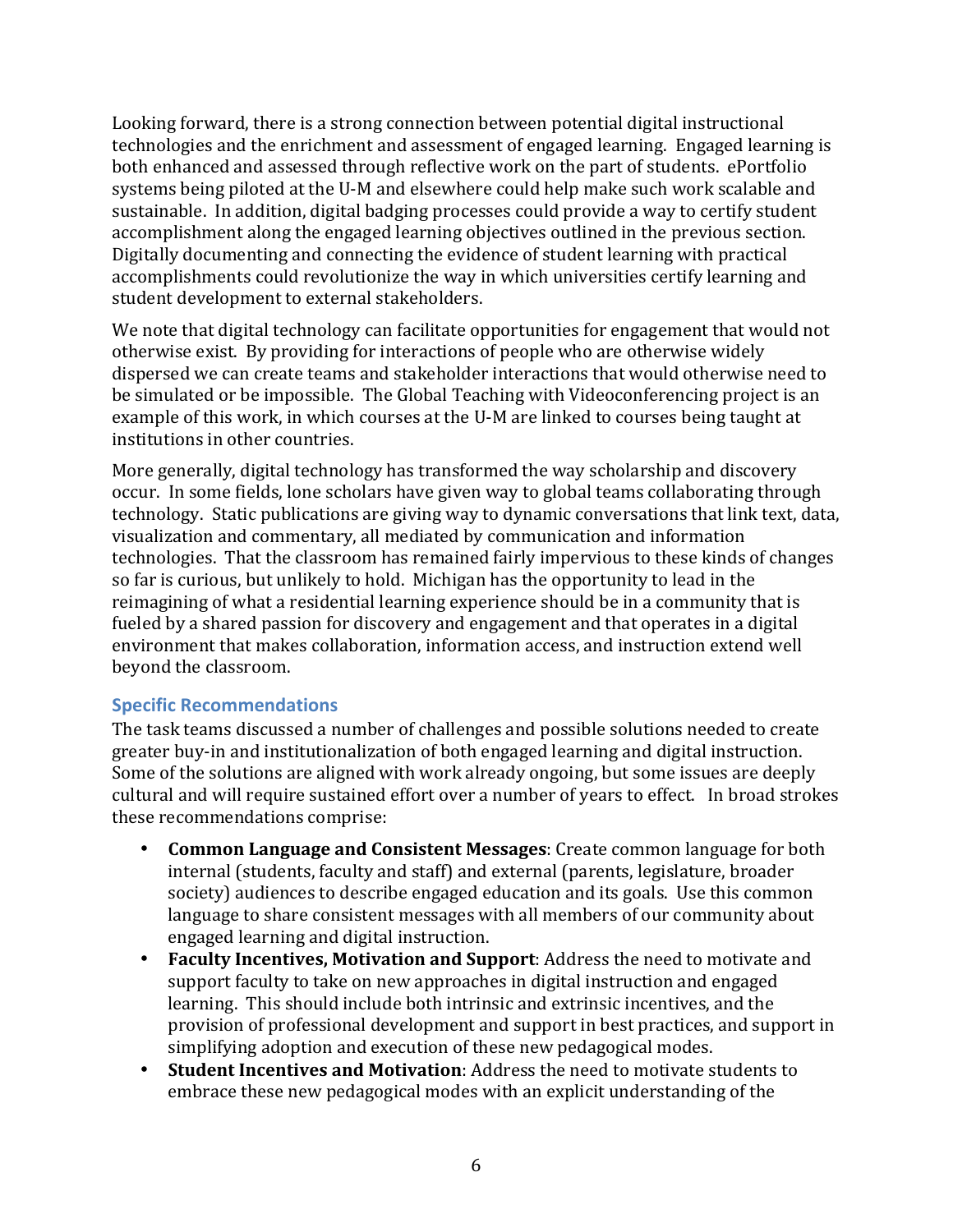learning goals and how different elements of the entire U-M educational environment can help them develop intellectually, professionally, and personally. This must include an effort to move students beyond thinking of the GPA as the goal of an education. Equally, students must be explicitly shown the learning and developmental goals of their co-curricular work, and be expected to engage in the co-curricular with intentionality around their own intellectual, professional and personal development.

- **Central Support Offices:** Strategically create centralized offices and resources to help faculty and staff take on the work of digital instruction and engaged learning, providing an efficient means to support best approaches without duplicating processes and practices. This is especially important for the smaller academic units that cannot always stand up duplicative efforts, and is also very important for crossunit and interdisciplinary efforts that seek, or should seek, to engage faculty and students across units.
- **Communication, Sharing and Mapping the Landscape**: Create systems to map the landscape of institutional complexity in both engaged learning and digital instruction, and to share information and ideas so that students and faculty can find programs and efforts to which they could usefully connect but that today remain easily hidden within the vast opportunity sea of the U-M.
- **Infrastructure and Space**: Develop physical space and reliable infrastructure with digital instruction and engaged learning explicitly in mind.

We expand on each of these recommendations in the following sections.

#### **Common Language and Consistent Messages**

There is a strong need for common language, especially around engaged education, to be shared by faculty, students and staff. This language should be reflected to students starting with the admission process (e.g. in recruiting material, application material, and postadmission communication), in orientation, in curricular communication, in describing cocurricular opportunities, in messages from housing and Student Life, and even in career services. Similarly this language should be reflected to faculty and staff in communication from leadership (president, provost, deans, etc.), from support units such as CRLT, in annual reviews, in promotion and tenure processes, and in unit strategic plans.

While each academic unit at the U-M will have unique disciplinary needs and language, this should, to the extent possible, be layered on top of a foundation of common language so that students, especially at the undergraduate and non-professional level, hear a consistent message both about their learning goals and the kinds of experiences that they should seek out to achieve their intellectual, professional and personal development.

The consistent use of common language will help to shift the culture to one in which all students expect to see their education as engaged with the world and structured around authentic challenges in which they have responsibility and agency for their own learning. It will help shift our institutional and instructional culture to one in which faculty and staff think of their roles as fostering this educational experience and creating the environment and opportunities in which this learning occurs.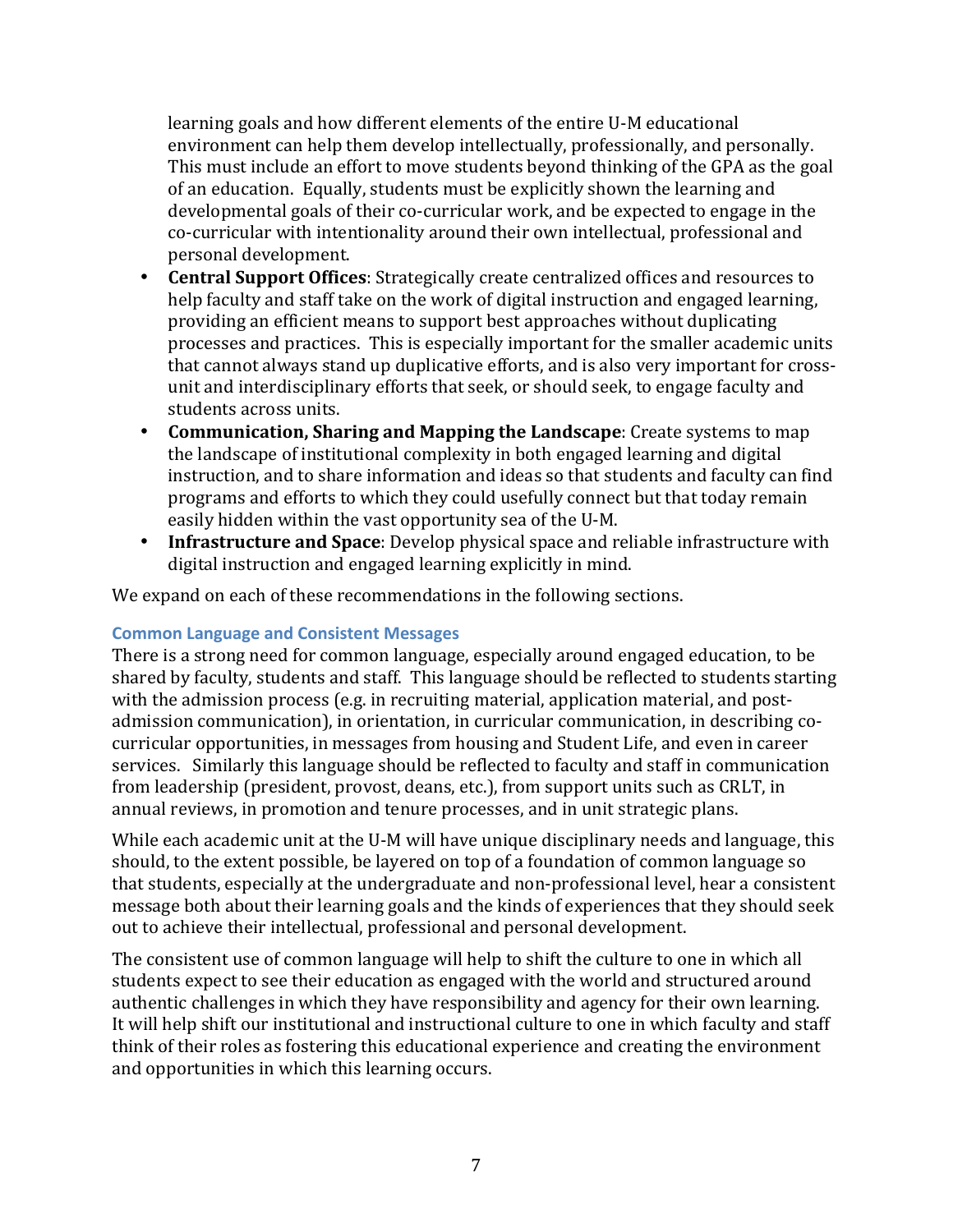The learning goals provided above provide one form of common language, organized around the abstract developmental needs of learners. Other common language can be built around the pedagogical characteristics of engaged learning, also outlined above. We note that there is already confusion between active learning and engaged learning. While these pedagogies are complementary and not in conflict, they are by no means identical. (Active learning focuses on students engaging in tasks that promote analysis, synthesis and evaluation, but these tasks in no way need be driven by engagement with the world – engaged learning tends to be active learning, but not all active learning is engaged learning.)

At each level within our institution, leadership must clearly articulate that we expect engaged learning and digital instruction to be pursued. The provost, deans, and department chairs should talk about these initiatives not as a wonderful Michigan extra, but as core to our future identity as an elite residential institution of higher learning and place of discovery.

#### **Faculty Incentives, Motivation and Support**

As faculty career success is most easily ensured through scholarship and external peer judgment of visible scholarship, it is difficult to motivate faculty to spend time on student engagement or on developing new pedagogical tools – be they for digital instruction or engaged learning. Faculty time is rationally prioritized for their work in research and discovery. While faculty members are intrinsically and extrinsically motivated towards their teaching, this is balanced against the reality that an hour spent on pedagogical work has less visible and immediate career impact than an hour spent on scholarship.

Faculty require institutional support (partially outlined below) to most effectively use their time, and they also require positive motivation to engage in new forms of pedagogy. Faculty need the freedom and time to create and implement immersive, authentic educational experiences without jeopardizing promotion or tenure. Provost Phil Hanlon's memo on the importance of recognizing non-traditional forms of faculty activity (such as entrepreneurship, action-based learning, creative works, etc.) was one step in this direction. We should now work to more systematically include the development of new pedagogy around engaged learning and/or digital instruction into annual evaluation and tenure and promotion packages. This could include the recognition of the scholarship of learning and teaching as part of a faculty member's research. Where there is good understanding of best practices, faculty should be challenged in annual reviews for failing to use these best practices.

In hiring, consideration should be given to a candidate's ideas for engaged learning and digital instruction, and new faculty orientations should socialize faculty to the U-M vision of these pedagogies. Programs like the LSA Teaching Academy (and similar programs in other schools) should focus on pedagogical practices that increase likelihood of student attention and engagement.

Faculty awards and CRLT grant programs should similarly be aligned with the importance of making engaged learning and digital instruction a core value of the U-M experience. Faculty development efforts should emphasize the cogitative development of our students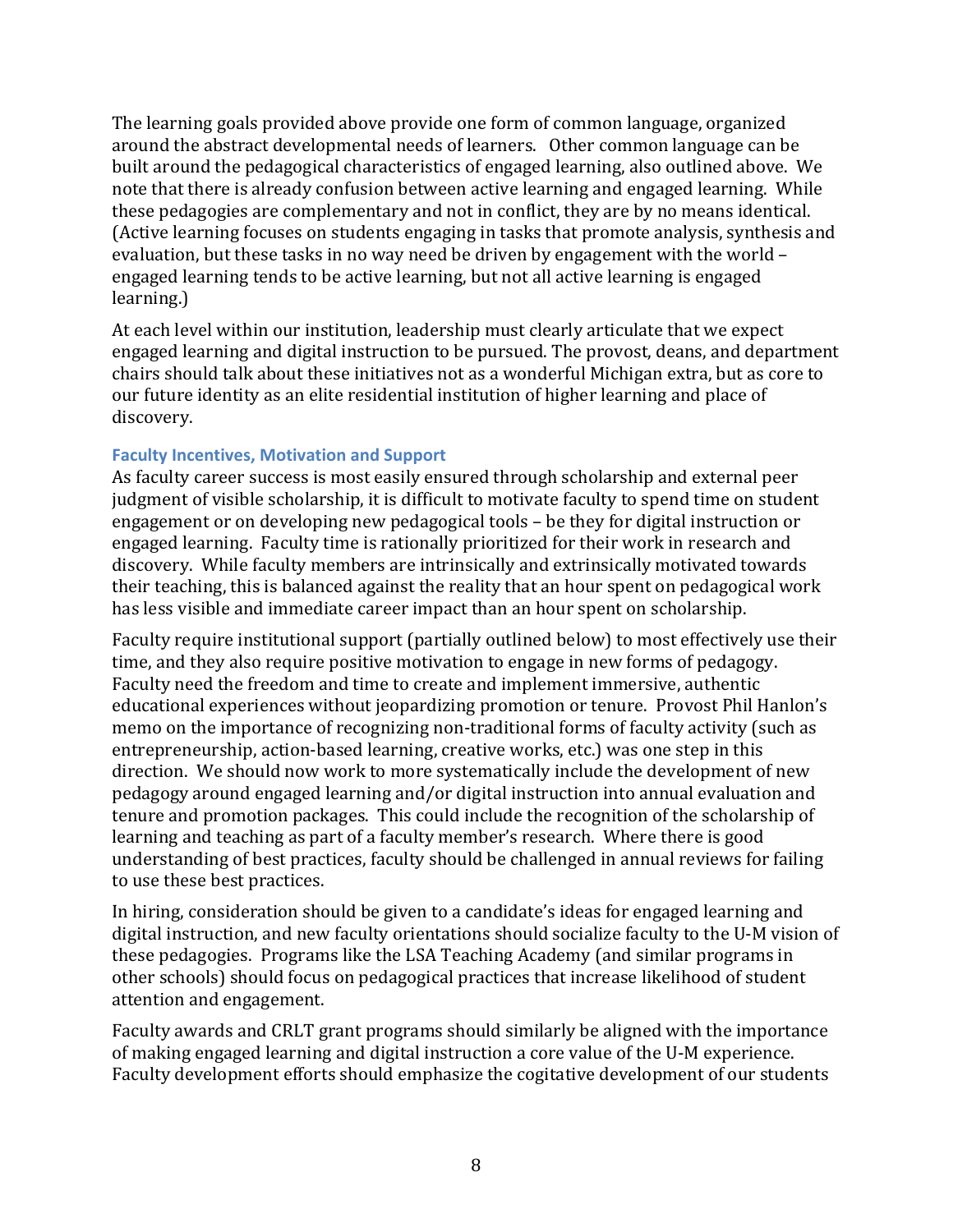common learning goals, and the pedagogical worth of structured reflection as it has been applied rigorously in particular fields.

#### **Student Incentives and Motivation**

Our students are very bright, but they are products of their culture. As such they expect teaching to have a certain form, for learning to take place in a certain way, and they expect to be motivated and rewarded in a particular way. Greater use of engaged learning and increased use of digital instruction can challenge these expectations. It is therefore important to recognize this resistance and systematically work to shift our students' perspective. This requires university-wide effort; it will be difficult and inefficient to create this shift within the context of individual courses or individual co-curricular projects.

Shifting student motivation begins when they consider applying for admission and continues through the recruitment/matriculation process, through orientation, and through their entire career at the U-M. It occurs in their classes, through advising, in housing, in co-curricular experiences, and in the work of Student Life. All of these systems must emphasize that a Michigan student will assume responsibility for her own learning. and will select among the rich options at Michigan (curricular and co-curricular) in part based on her own learning goals and long-term aspirations. And not just her aspirations for career but also her aspirations for intellectual and personal development.

The U-M should explore systems for recognizing student achievement that go beyond grades and credit hours. Digital badging and ePortfolio systems may provide integrative mechanisms for this recognition and we should explore this fully. A richer transcript could include certification of development along the engaged learning objectives, independent of the mechanisms of achievement. We should link courses, or sets of courses and cocurricular opportunities, with specific skills and learning outcomes via tools like digital badges and digital portfolios.

This would be a controlled effort in competency-based certification, but in complement to course grades. Equally we should consider how we can help our students best present themselves through traditional mechanisms such as resumes so that they can explain to employers how their activities and achievements at the U-M developed their capabilities along the competencies outlined above.

Student awards and recognitions could similarly be aligned with student achievement along specific learning goals, rather than being so focused on the GPA as the key performance metric.

## **Central Support Offices**

There is a need for central support in digital instruction and engaged learning. This support is along several dimensions:

- 1. Understanding of best practices and educational quality of varied program models
- 2. Understanding of the existing practices, programs and capabilities within the U-M
- 3. Assistance with the tasks of digital instruction and engaged learning
- 4. Expert guidance on best approaches to these pedagogies for both effectiveness and efficiency, and alignment with institutional priorities.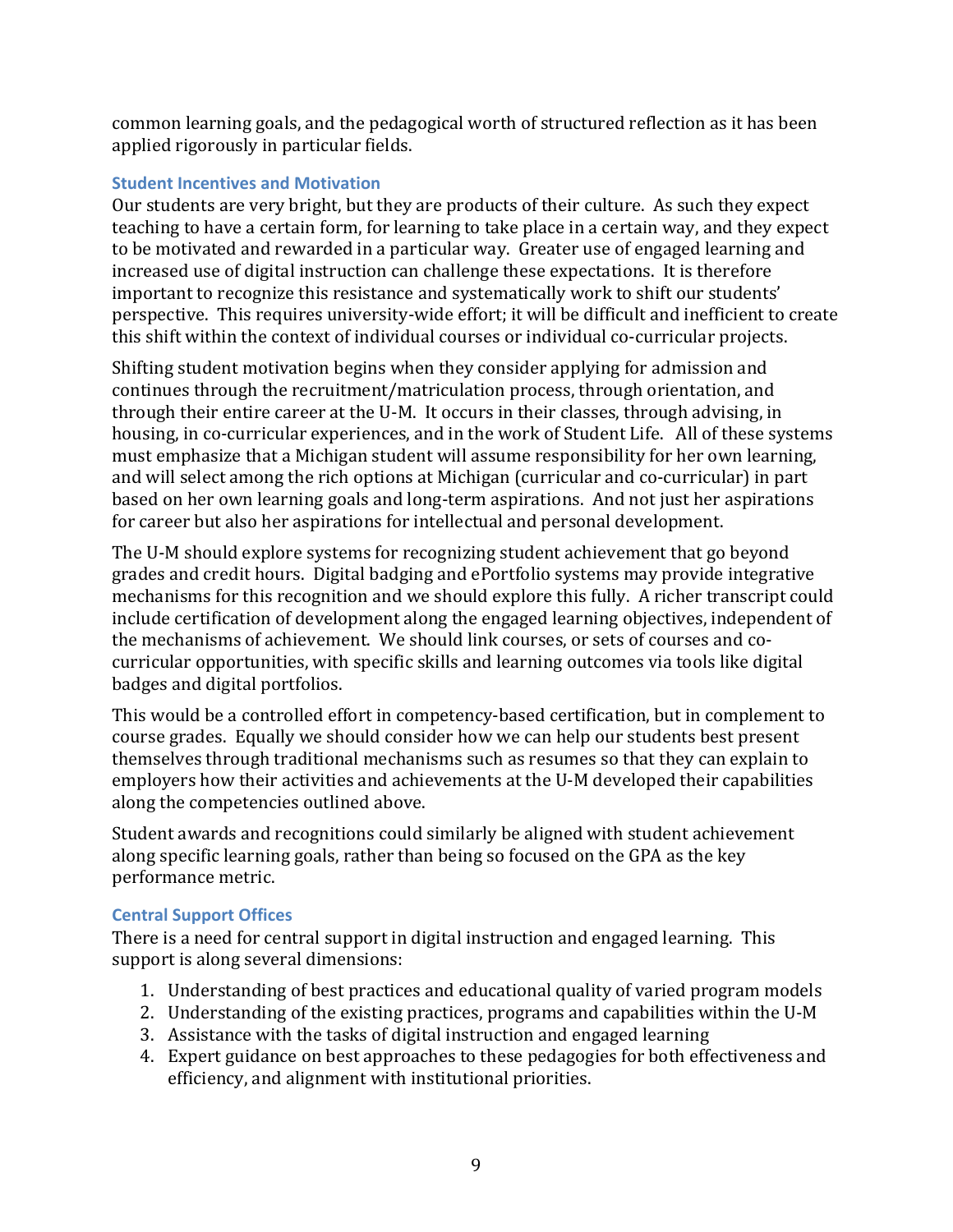The task teams felt that we need multilevel support to help faculty understand how to best use best use digital instructional technologies and to help implement and deploy these tools. Central level resources (such as the newly created Digital Education and Innovation Laboratory) could focus on common resources and tools that could be used across units, creating cost efficiencies by sharing resources. But we also recognize the need for more specialized discipline-specific facilities that might best be housed within individual units. This multilevel approach would provide our faculty and staff with the broadest range of tools and resources possible for best implementing new pedagogies using digital technologies. Dedicated instructional designers could help faculty in designing and creating the most appropriate digital materials and tools for their classes, and could also help ensure that these materials are shared across courses. Because faculty time is a limited resource, having instructional technologists who can help convert faculty learning materials into digital resources is critical to making rapid progress. Having these instructional designers close to the disciplines that they serve can be of benefit.

A central umbrella organization for engaged learning should be charged with supporting high quality practices, encouraging faculty development, providing training and facilitating community engagement. Such an organization could also provide a platform for developing and sharing interdisciplinary programs in engaged learning that can support students from multiple units.

These central organizations can also support an online presence where faculty know they should go when they want help with either digital instruction or engaged learning. These operations might create cohorts of faculty – Engagement Explorers and Digital Docents – who work to change the pedagogical culture on campus by focusing on innovative teaching practices both in engaged learning and in digital instruction.

#### **Communication, Sharing and Mapping the Landscape**

It is difficult to know all that is going on at the University of Michigan. For students interested in discovering a program that would support their intellectual, professional or personal development, there is little systematic information available. Similarly, there is no clearinghouse for faculty interested in discovering what their colleagues may be doing in engaged learning. There is a need for an online system to allow students and faculty to discover programs, and ideally to then apply for those programs. A system that allows students to keyword search based on their interest (e.g. "Detroit") and pull up all relevant classes, clubs, events, academic programs, etc. would be of value. Similarly, faculty interested in using digital instructional tools do not have a clean way to discover what kinds of pedagogy might be supported by particular tools  $-$  it is difficult to discover where a faculty member should put her effort in learning a new Ctools object without having clear advice on how each tool might address a specific learning or teaching challenge first.

The ongoing project to bring together M-Compass and M oin under one system may partially address the need for cataloging engaged learning activity. Developing a taxonomy based on common language for instructors is also an important prerequisite. A common language and common norms and practices will allow us to communicate about engaged learning across disciplinary boundaries and across schools and colleges.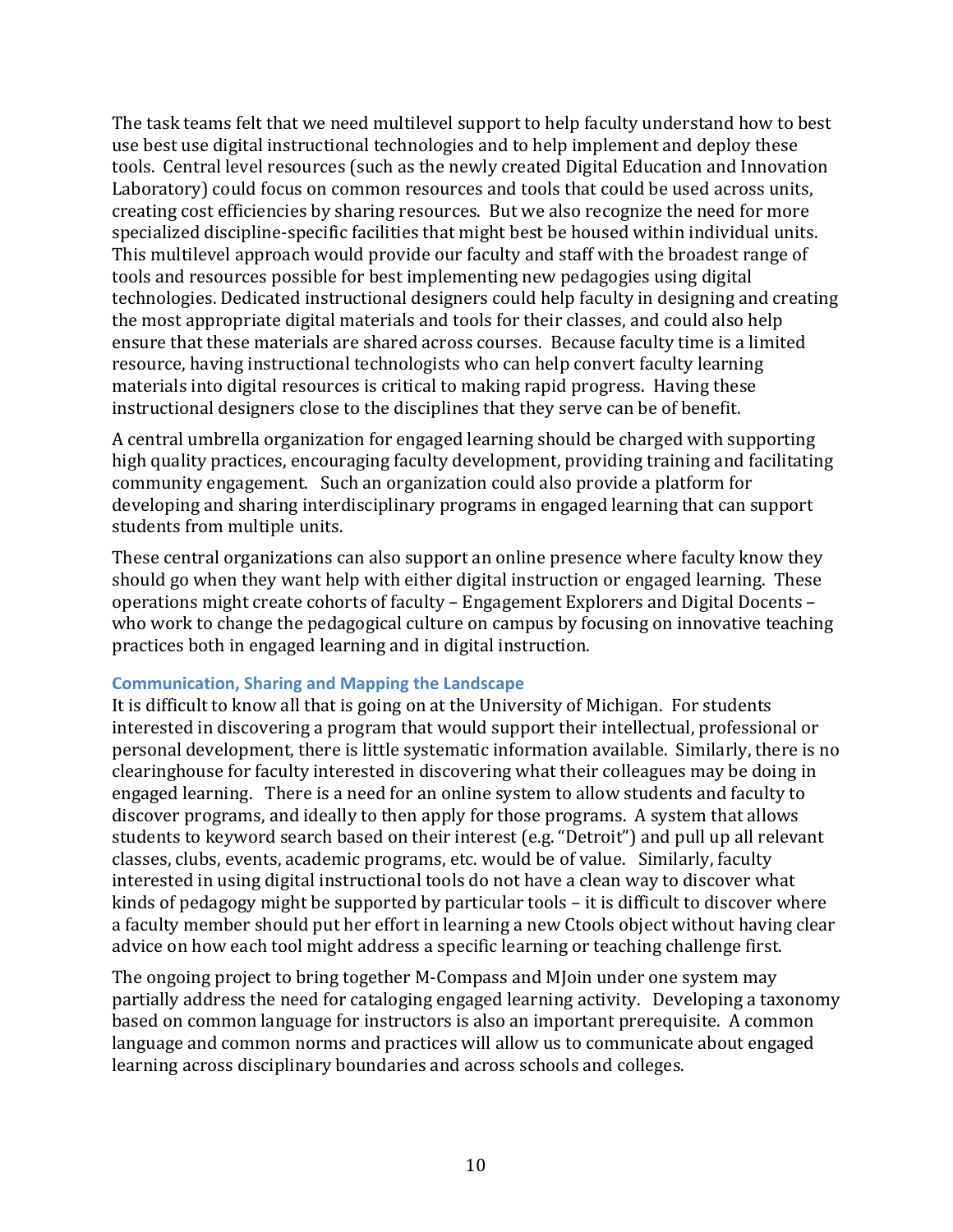Similarly there is a need to create communities of practice for faculty to come together and learn new ideas and best practices. Existing councils such as the Council on Global Engagement  $(CGE)$  and the Council on Engaged Civic Education  $(CECE)$  could be leveraged for this purpose, and the recently created Digital Innovation Advisory Group is intended to play this role around digital instruction. There is a need for a campus wide space for the currently disjointed communities of practice engaged in online learning environments.

The central support offices and systems outlined above are natural homes to drive this communication and sharing work at the institutional level.

#### **Infrastructure and Space**

Digital instruction and engaged learning require intentional development of appropriate infrastructure and learning spaces. This includes flexible learning spaces for in-class engaged learning, including reconfigurable classrooms with desks or tables on wheels, movable detached chairs and moveable whiteboards, etc. Flat spaces are needed to support this reconfiguration and students working in groups. Classrooms should support the devices that students bring, with fewer classrooms built around fixed computers. Good Wi-Fi access in classrooms is essential, and sufficient power outlets to support student owned computers in these rooms. Plug and play classrooms with standard equipment (or easily ordered carts) are needed.

The technology we rely on day in and day out – learning management systems, email, discussion, chat, file storage, content delivery systems for video, and auto-grading of multiple choice tests – must exist and be superbly functional.

Other infrastructure is needed beyond the classroom to support engaged learning. The Detroit Connector transportation service to Detroit is an example which addresses needs across multiple units, solving in a university-wide way a problem that is otherwise solved idiosyncratically and redundantly within individual units (or left unsolved, to the detriment of our educational programs). These infrastructural needs must be identified and addressed, perhaps by the central office recommended above.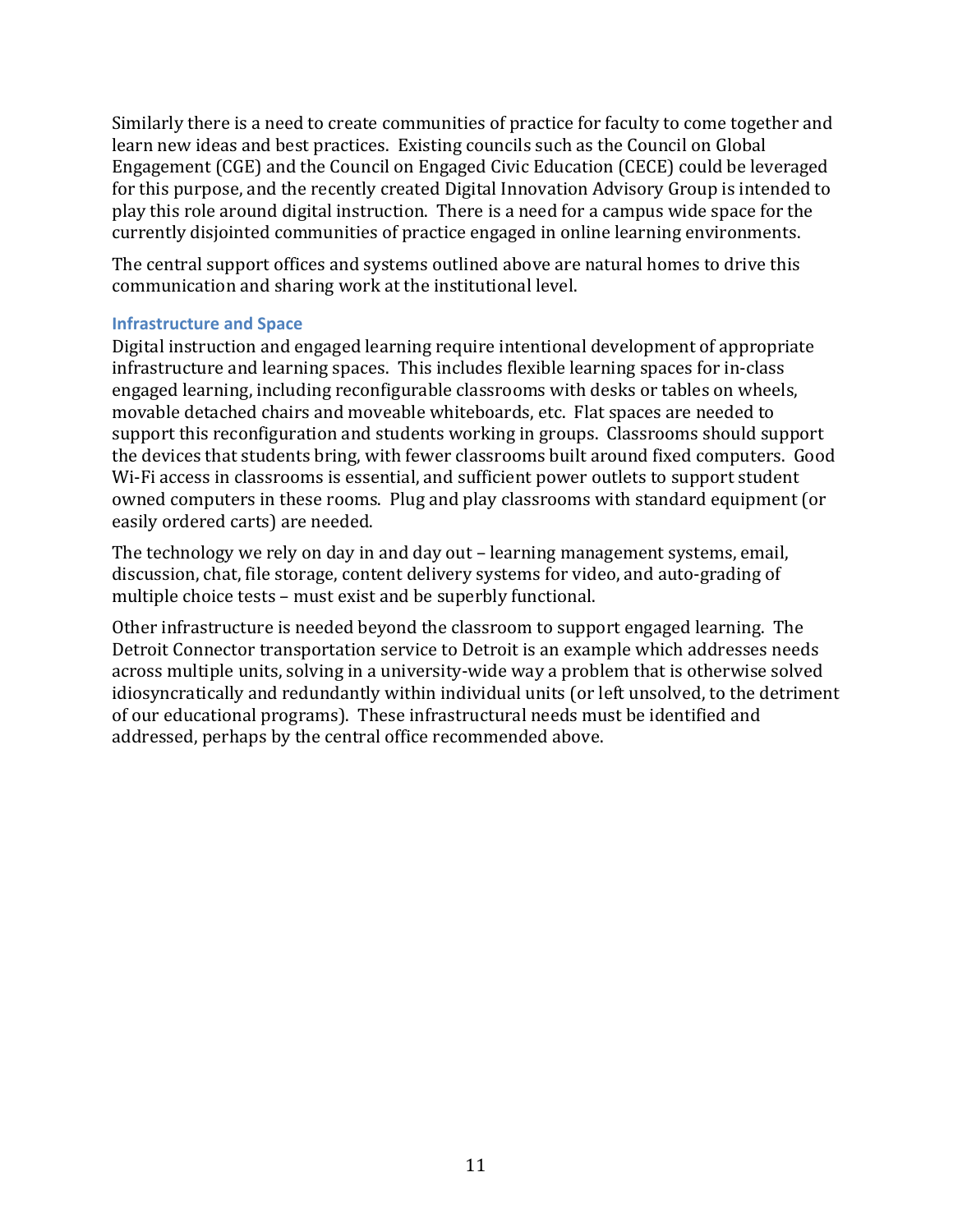#### **Appendix 1: Task Team Membership**

Following the Provost Town Halls eight task teams were formed, with membership drawn from faculty, staff and students. Each task team had a leader charged with convening the group in any way that each team considered best. The team memberships are listed here.

| Team 1            | <b>Name</b>                   | <b>Email</b>       |
|-------------------|-------------------------------|--------------------|
|                   | Lorelle Meadows (team leader) | Imeadows@umich.edu |
|                   | Anne Gwozdek                  | agwozdek@umich.edu |
|                   | Doreen Bradley                | dbradley@umich.edu |
|                   | Denise Galarza Sepúlveda      | galarzad@umich.edu |
|                   | Karl Daubmann                 | kmdaub@umich.edu   |
|                   | Robert Bain                   | bbain@umich.edu    |
|                   | Anne Mondro                   | ammondro@umich.edu |
|                   | David Gerdes                  | gerdes@umich.edu   |
|                   | <b>Melody Racine</b>          | red@umich.edu      |
|                   | Ray Batra (student)           | raybatra@umich.edu |
| Team <sub>2</sub> | <b>Name</b>                   | <b>Email</b>       |
|                   | Mary Ruffolo (team leader)    | mruffolo@umich.edu |
|                   | Kristin Klein                 | kriklein@umich.edu |
|                   | Margaret Wooldridge           | mswool@umich.edu   |
|                   | Crisca Bierwert               | crisca@umich.edu   |
|                   | Daniel Fessahazion            | danfdan@umich.edu  |
|                   | Jessica Loh                   | lohj@umich.edu     |
|                   | Peter von Buelow              | pvbuelow@umich.edu |
|                   | Seth Ellis                    | ssellis@umich.edu  |
|                   | Aaron Pierce                  | atpierce@umich.edu |
|                   | Michael Lerner (student)      | lernerm@umich.edu  |
| Team <sub>3</sub> | <b>Name</b>                   | <b>Email</b>       |
|                   | Bill Gehring (team leader)    | wgehring@umich.edu |
|                   | Amanda Peters                 | arforres@umich.edu |
|                   | Sean DeMonner                 | demonner@umich.edu |
|                   | Steve Rush                    | srush@umich.edu    |
|                   | Tatiana Calixto               | tcalixto@umich.edu |
|                   | <b>Emily Keeler</b>           | sharlane@umich.edu |
|                   | Jean Krisch                   | jkrisch@umich.edu  |
|                   | Priscilla Lindsay             | pfergwag@umich.edu |
|                   | Carrie Luke                   | clluke@umich.edu   |
|                   | Linh Huynh (student)          | Imhuynh@umich.edu  |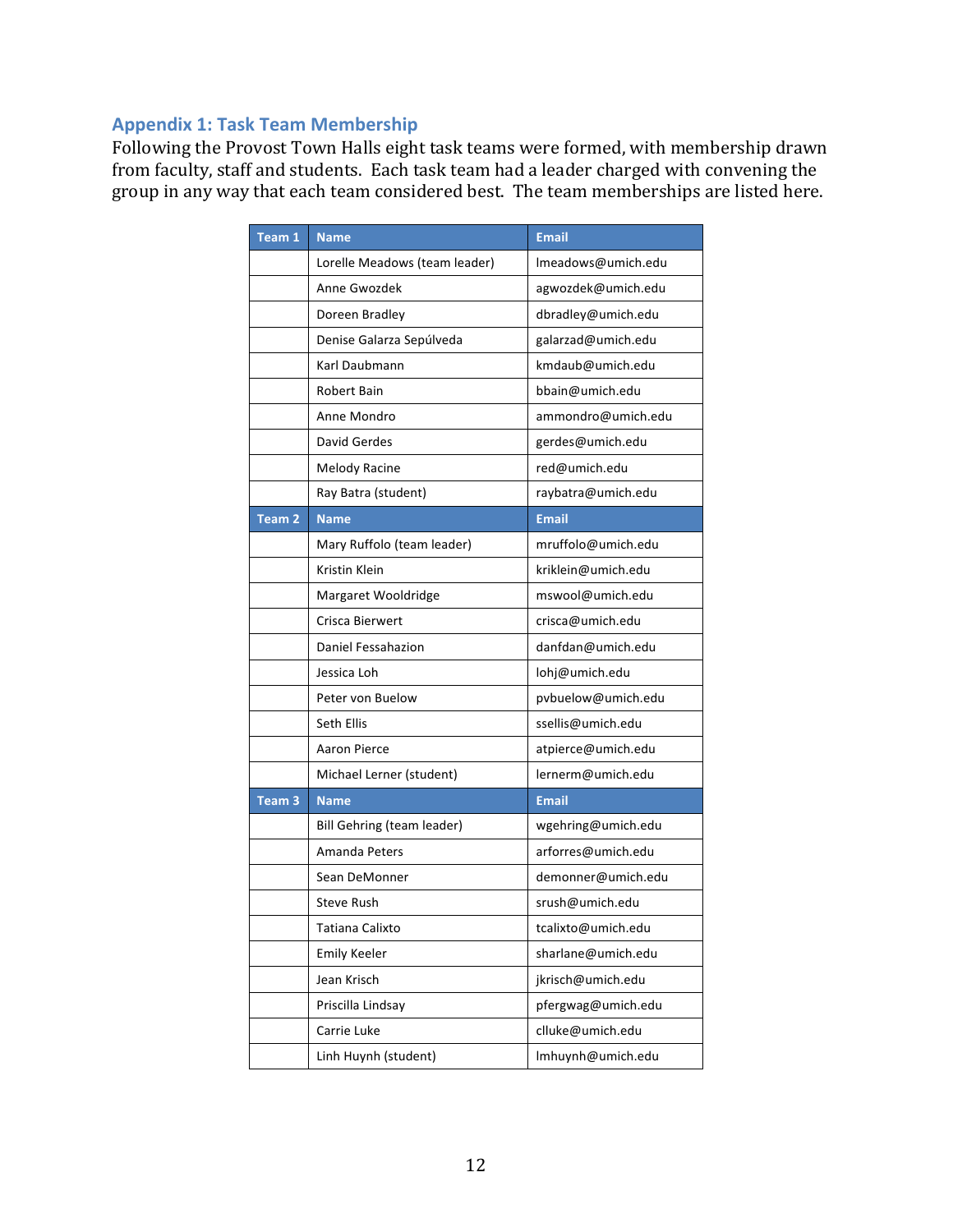| Team <sub>4</sub> | <b>Name</b>                  | <b>Email</b>       |
|-------------------|------------------------------|--------------------|
|                   | Marc Ammerlaan (team leader) | mcammer@umich.edu  |
|                   | Roy Johnson                  | roycj@umich.edu    |
|                   | <b>Bill Schultz</b>          | schultz@umich.edu  |
|                   | Kerin Borland                | kborland@umich.edu |
|                   | Gautam Kaul                  | kaul@umich.edu     |
|                   | <b>Glenn Wilcox</b>          | gwil@umich.edu     |
|                   | Pamela Bogart                | pbogart@umich.edu  |
|                   | Susan Hollar                 | shollar@umich.edu  |
|                   | Timothy R B Johnson          | trbj@umich.edu     |
|                   | Grant Schroll (student)      | gschroll@umich.edu |
|                   | Darren Hou (student)         | hdarren@umich.edu  |
| Team <sub>5</sub> | <b>Name</b>                  | <b>Email</b>       |
|                   | Nancy Songer (team leader)   | songer@umich.edu   |
|                   | <b>Scott Mahler</b>          | samahler@umich.edu |
|                   | Len Middleton                | lenm@umich.edu     |
|                   | Roger Fisher                 | rogerf@umich.edu   |
|                   | Caren Stalburg               | carens@umich.edu   |
|                   | Mike Kraft                   | mdkraft@umich.edu  |
|                   | <b>Nell Duke</b>             | nkduke@umich.edu   |
|                   | Malinda Matney               | mmatney@umich.edu  |
|                   | Laurie Alexander             | lauriea@umich.edu  |
|                   | Christian Fischer (student)  | chrisfi@umich.edu  |
| Team 6            | <b>Name</b>                  | <b>Email</b>       |
|                   | Robin Queen (team leader)    | rqueen@umich.edu   |
|                   | <b>Greg Hulbert</b>          | hulbert@umich.edu  |
|                   | Monika Dressler              | mdressle@umich.edu |
|                   | Sandy Gregerman              | sgreger@umich.edu  |
|                   | Mika LaVaque-Manty           | mmanty@umich.edu   |
|                   | Gavin LaRose                 | glarose@umich.edu  |
|                   | Linda Knox                   | Ikendall@umich.edu |
|                   | Steve Lonn                   | slonn@umich.edu    |
|                   | Ken Heindel (student)        | kphe@umich.edu     |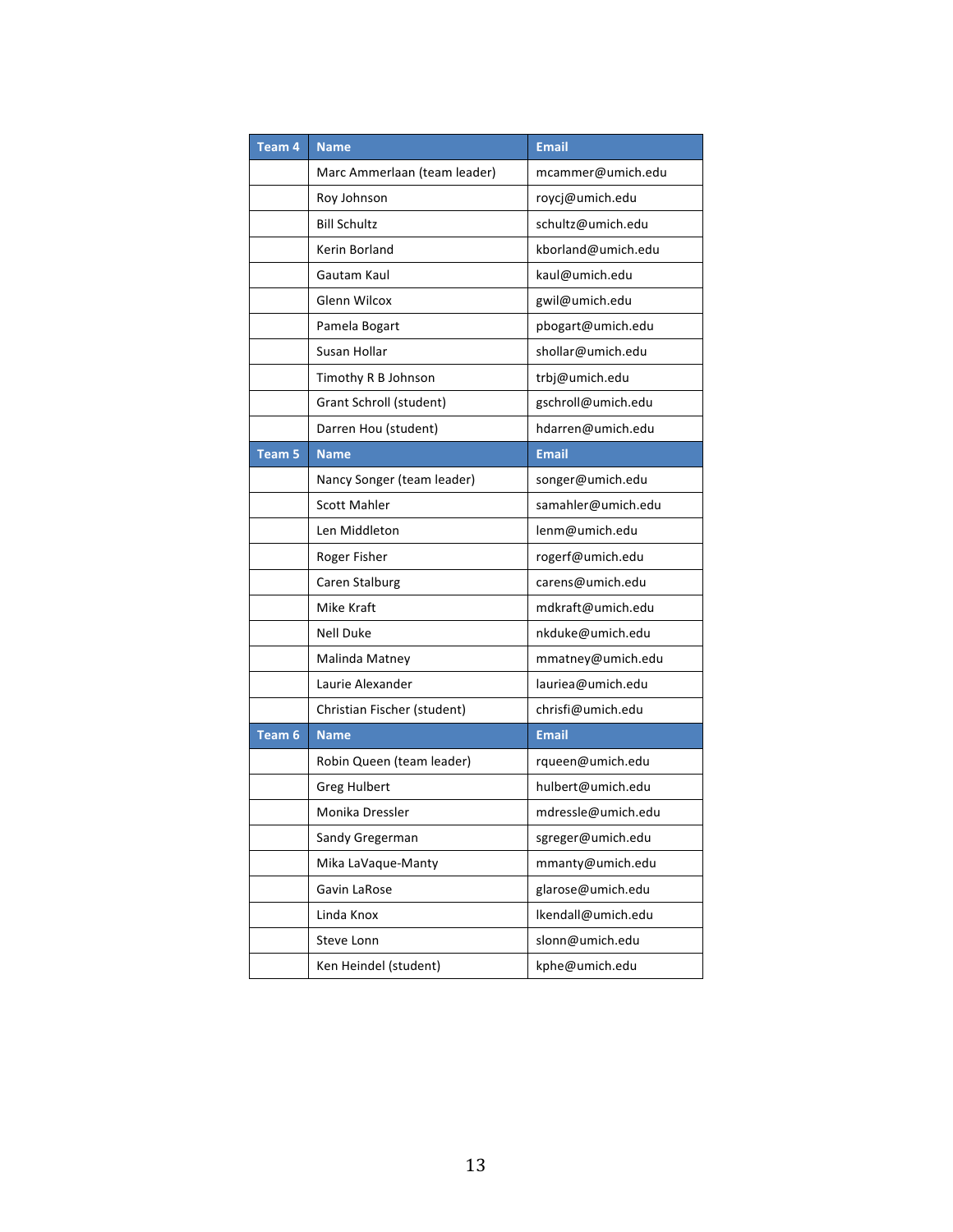| Team <sub>7</sub> | <b>Name</b>                      | <b>Email</b>       |
|-------------------|----------------------------------|--------------------|
|                   | Julie Ellison (team leader)      | jeson@umich.edu    |
|                   | Paul Conway                      | pconway@umich.edu  |
|                   | Jackie Miller                    | jabmille@umich.edu |
|                   | Steve Yalisove                   | smy@umich.edu      |
|                   | <b>Tom Drake</b>                 | tdrakejr@umich.edu |
|                   | <b>Melissa Gross</b>             | mgross@umich.edu   |
|                   | Matt Kaplan                      | mlkaplan@umich.edu |
|                   | Shelie Miller                    | sheliem@umich.edu  |
|                   | <b>Stacie Edington</b>           | sjed@umich.edu     |
|                   |                                  |                    |
| Team <sub>8</sub> | <b>Name</b>                      | <b>Email</b>       |
|                   | Joanna Millunchick (team leader) | joannamm@umich.edu |
|                   | Eric Bell                        | ericbell@umich.edu |
|                   | <b>Barry Bleske</b>              | bbleske@umich.edu  |
|                   | <b>Bruce Palfey</b>              | brupalf@umich.edu  |
|                   | <b>Martin Strauss</b>            | martinjs@umich.edu |
|                   | <b>Emily Rodgers</b>             | epuckett@umich.edu |
|                   | <b>Emily Springfield</b>         | espring@umich.edu  |
|                   | Laura Rozek                      | rozekl@umich.edu   |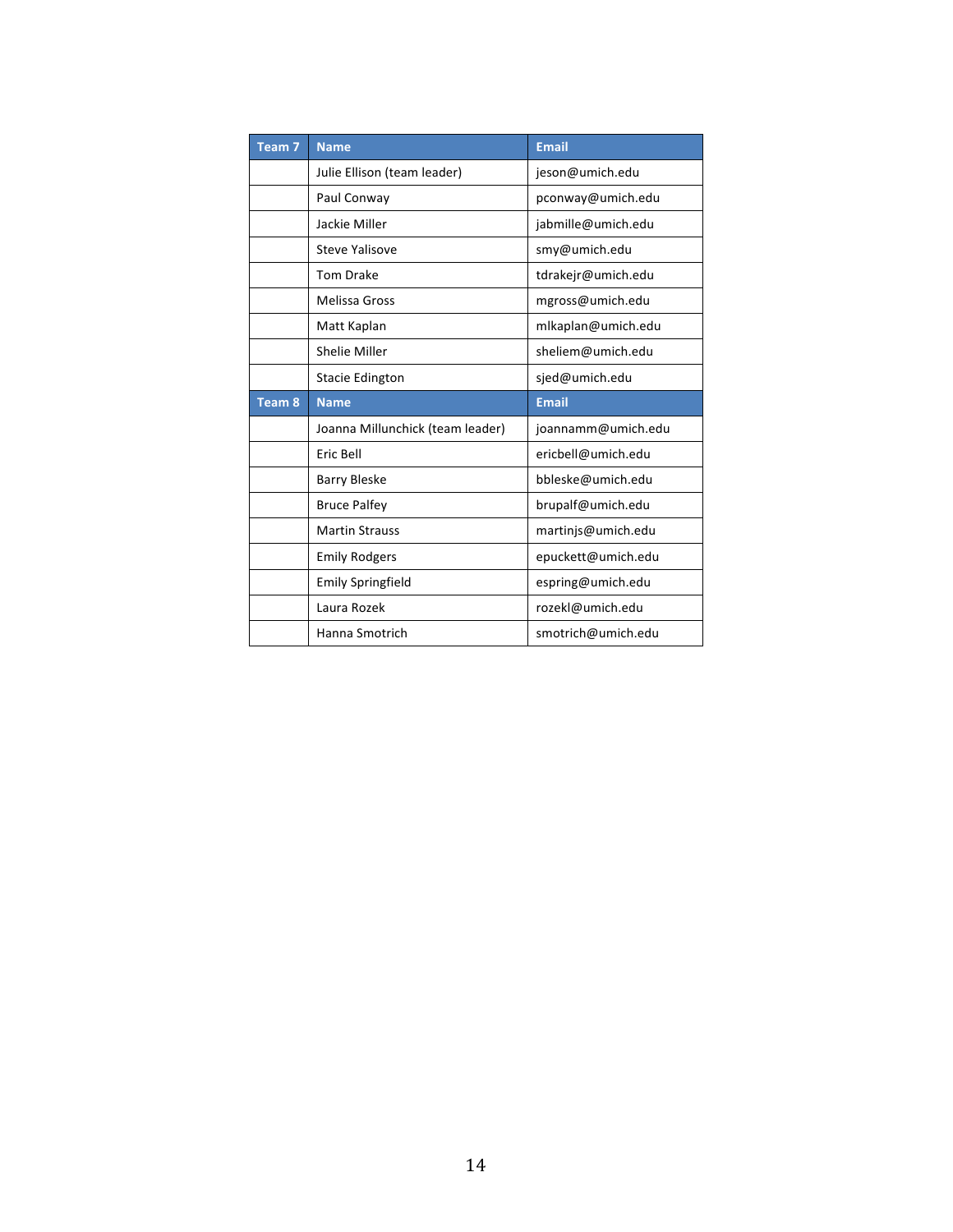#### Appendix 2: Charge to the Task Teams on Engaged Learning and Digital Instruction

Higher education faces a challenge. Universities like ours have a critically important mission, but our funding model is broken, and we have become expensive for our students. As a result, the public increasingly questions the value of the educational experience we provide. In fact, some go so far as to claim that what we provide can be replaced by inexpensive online educational services. To ensure that we continue to fulfill our mission of providing an educational experience that we know is valuable and has a deep impact on our students' lives, we need to achieve several goals: better articulate the value we bring through the residential educational experience we provide; make good on the promise to educate through experiences that are engaged with the world and not replicable online; and take best advantage of digital learning technology where appropriate to make education cost effective and efficient.

Fortunately, across the University of Michigan, faculty, students and staff are transforming our educational model towards one in which action-based engaged learning is a standard part of every student's experience and in which digital learning tools are used to their best advantage alongside these engaged experiences.

The purpose of the Task Teams on Engaged Learning and Digital Instruction is to advance the University's strategies for achieving these goals. We ask that the teams consider two related questions:

How do we transform our educational experience to one in which every student has multiple richly educational engaged learning experiences, and in which digital instruction is used to best effect?

*How* will we take this to scale, appropriately encompassing the entire U-M student population, taking best advantage of the fact that we are a research university, and keeping cost*efficiency in mind?* 

In approaching the task, you may choose, or we may ask you, to segment the student population, and focus on one or few subgroups of the U-M. If you do that, we ask you to be sure to identify explicitly the group(s) on which you focus.

Your team has a team leader, who is responsible for driving conversation and thinking around these questions. You can elect to meet in person, online, frequently, in-frequently, or however your team finds useful. Once per month, you will meet with the Vice Provost for Global and Engaged Education, the Vice Provost for Digital Educational Initiatives, and other senior provost office staff to share your thinking with the provost and the other task teams. The schedule for these meetings is: February  $26<sup>th</sup>$  from  $3:30$ pm to  $5:00$ pm in the Kuenzel Room of the Michigan Union; March  $26<sup>th</sup>$  from  $3:30<sup>th</sup>$  to  $5:00<sup>th</sup>$  in the Koessler Room of the Michigan League; and April  $21<sup>st</sup>$  from 9:00am to 10:30am in the Kuenzel Room of the Michigan Union. Each team must select at least two members to attend this monthly meeting, but all are welcome (RSVPs will be required). At these meetings, the viceprovosts and provost's staff will make notes of common themes, ideas, barriers, needs, and implementation ideas. At the end of the process in April a synthesis report will be created.

A kickoff meeting for all task teams will take place on January 31, 9:00 – 10:30 in the Pond Room of the Michigan Union. At least two representatives from each team must attend,